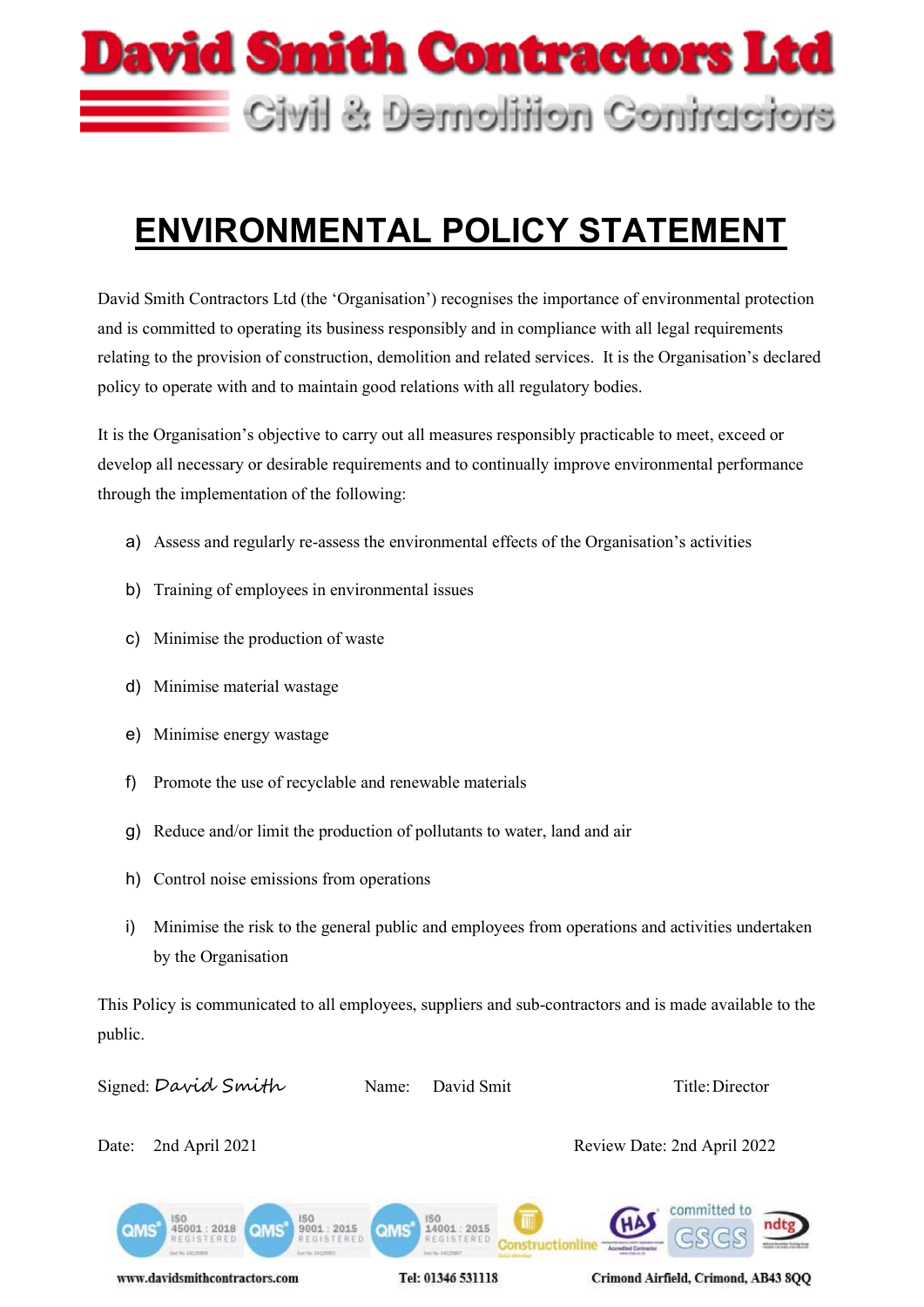# vid Smith Contractors Ltd Civil & Demolition Contractors

## **1.0 ROLES AND RESPONSIBILITIES**

The key members of staff will be chosen for a project based on their experience and training. The main responsibilities are detailed below:

### **1.1 Project Manager**

- i. Has overall responsibility for ensuring that the project prepares and implements the Project Environmental Management Plan (PEMP), together with procedures and method statements, and complies with all legislative and contract requirements.
- ii. Promotes a positive environmental culture and ensures sufficient resources (people, time and money) are available to plan, execute and monitor environmental aspects of the contract.
- iii. Is responsible for deciding appropriate actions resulting from the company's and client environmental audits, environmental incidents and complaints.
- iv. Is responsible for the management of relationships between the company, external environmental organisations / agencies and the general public.
- v. Has overall responsibility for all aspects related to environmental issues and to ensure the company's Environmental Policy and Objectives are upheld.
- vi. Is responsible for ensuring that any consents and permits are in place.



Tel: 01346 531118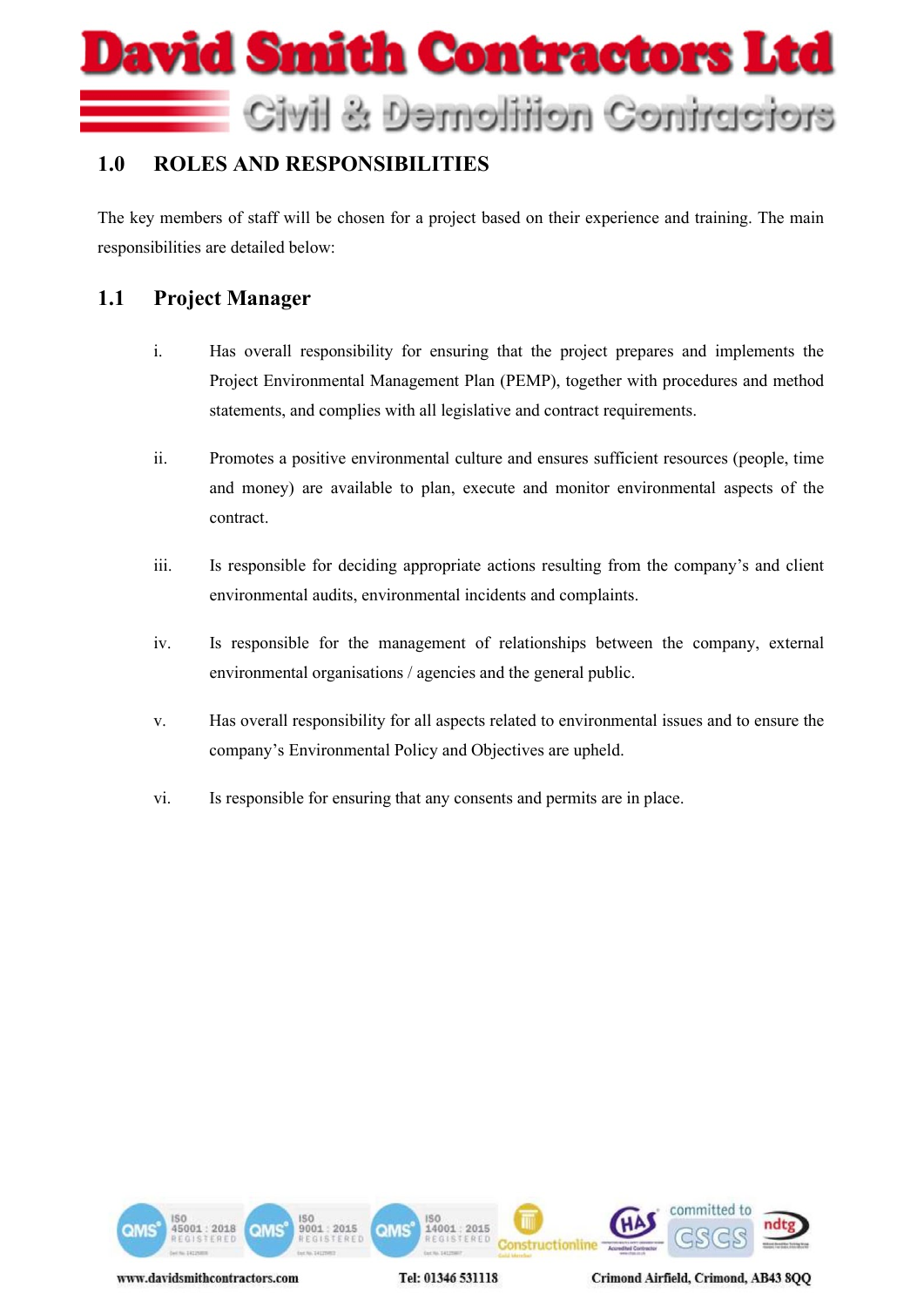

#### **1.2 General Foreman / Foreman / Site Manager**

i Ensures the project is constructed in accordance with the contract, project drawings and the environmental requirements of the PEMP.

ii Organises labour, plant, transport and equipment to perform the work in accordance with the environmental requirements.

- iii Is responsible for ensuring all subcontractors are aware of the company's Environmental Policy and the requirements of the PEMP, procedures and method statements.
- iv Implements the PEMP Environmental Procedures and Method Statements
- v Implements agreed actions resulting from audits and inspections

#### **2.0 TRAINING AND COMMUNICATION**

The Project Manager shall make an assessment of the project staff to identify what environmental training and awareness may be required.

Project Manager shall make arrangements to ensure that sufficient training is delivered to personnel.

The training is based on the requirements of the client, the Company EMS and training matrix.

All staff and subcontractors shall be inducted on their joining the contract, and given regular tool box talks on specific environmental issues. All types of training shall be recorded.

The Project Manager shall ensure that the monthly environmental reports are sent to the HSE Department if there is anything to report.

The Project Manager, and other staff as required, shall attend regular meetings with the Client to monitor progress with regard to Project Environmental Objectives and Targets, to review results of environmental audits and discuss other environmental matters in accordance with the Client's wishes.



Tel: 01346 531118